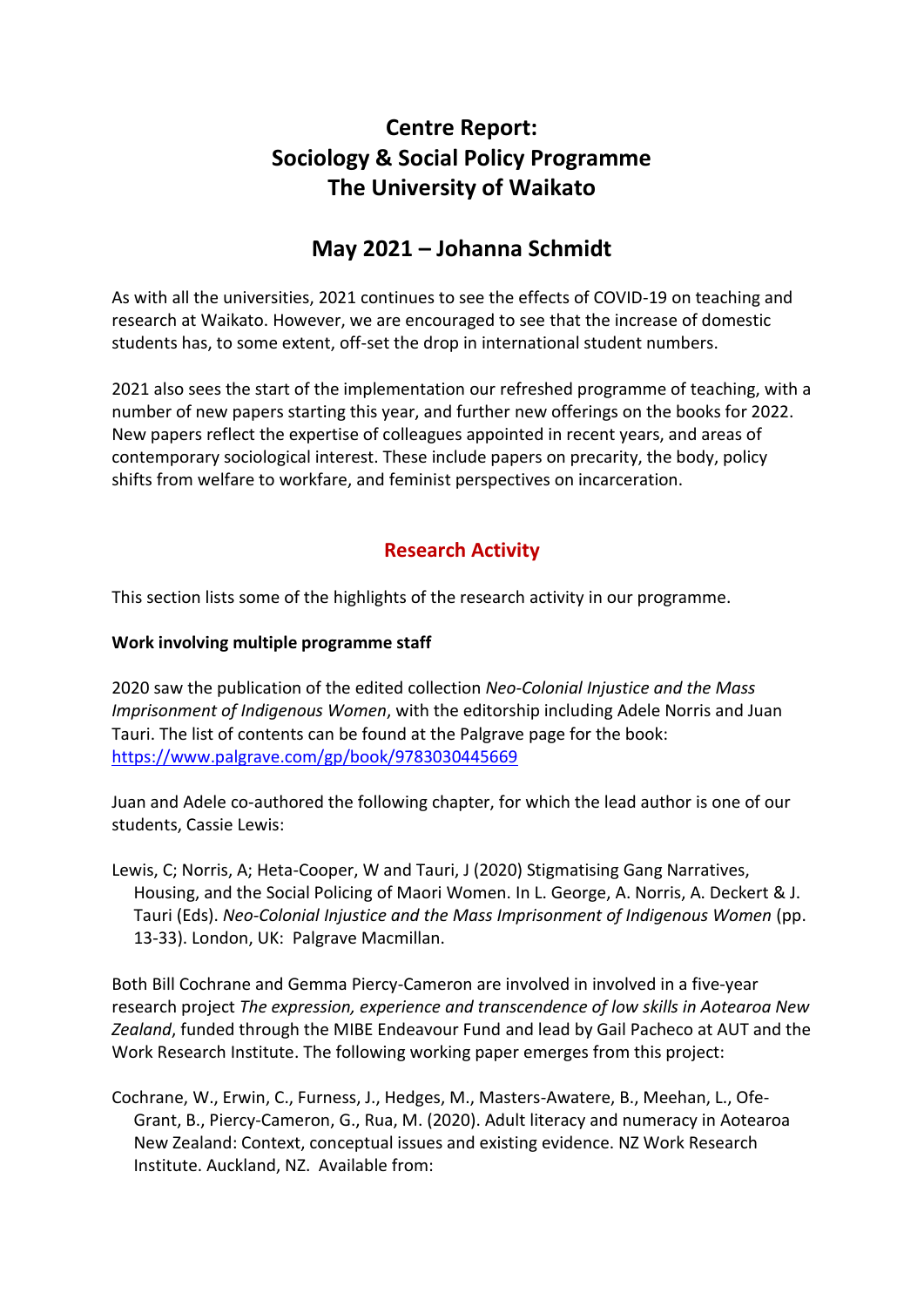[https://workresearch.aut.ac.nz/\\_\\_data/assets/pdf\\_file/0011/439733/MBIE-low-LN](https://workresearch.aut.ac.nz/__data/assets/pdf_file/0011/439733/MBIE-low-LN-literature.pdf)[literature.pdf](https://workresearch.aut.ac.nz/__data/assets/pdf_file/0011/439733/MBIE-low-LN-literature.pdf)

Gemma and Bill are also both involved in the new social policy textbook *Social policy practice and process in Aotearoa New Zealand*, with the following chapters including authorship of one or both of them:

- Piercy, G. East, D., & Cochrane, B. (2021). Welfare: Income levels and distribution. In G. Hassel & G. Karacaoglu *Social policy practice and processes in Aotearoa New Zealand.* Palmerston North: Massey University Press.
- Maloney, K., Yeung, P. & Piercy, G. (2021). Ageing and retirement in Aotearoa New Zealand. In G. Hassel & G. Karacaoglu *Social policy practice and processes in Aotearoa New Zealand.* Palmerston North: Massey University Press.

The chapter on welfare is also co-authored by Dayna East, who recently completed her Masters degree in Social Policy.

#### **Bill Cochrane**

In addition to the book chapter mentioned above, Bill has had a number of other publications in 2020/21:

- Cochrane, W., & Poot, J. (2020). Did the post-1986 decline in the homeownership rate benefit the New Zealand labour market? A spatial-econometric exploration. *Asia-Pacific Journal of Regional Science* <https://doi.org/10.1007/s41685-020-00148-6>
- Cochrane, W., Cameron, M. P., & Alimi, O. (2021). *Labor Markets, Migration, and Mobility Essays in Honor of Jacques Poot*: Springer.
- Cochrane, W., & Poot, J. (2021). Effects of Immigration on Local Housing Markets. In K. Kourtit, B. Newbold, P. Nijkamp & M. Partridge (Eds.), *The Economic Geography of Cross-Border Migration* (pp. 269-292): Springer.

Bill is currently engaged in three major strands of research:

- an examination of local employment resilience to the COVID-19 shock at territorial authority level.
- determining the impact of skills on gender and ethnic pay gaps.
- a preliminary examination of white working class male masculinity on labour market outcomes.

#### **Bruce Curtis**

Bruce continues in his role as the Head of the School of Social Sciences. His major publication for this period is the co-editorship of the third edition of *Being Sociological.*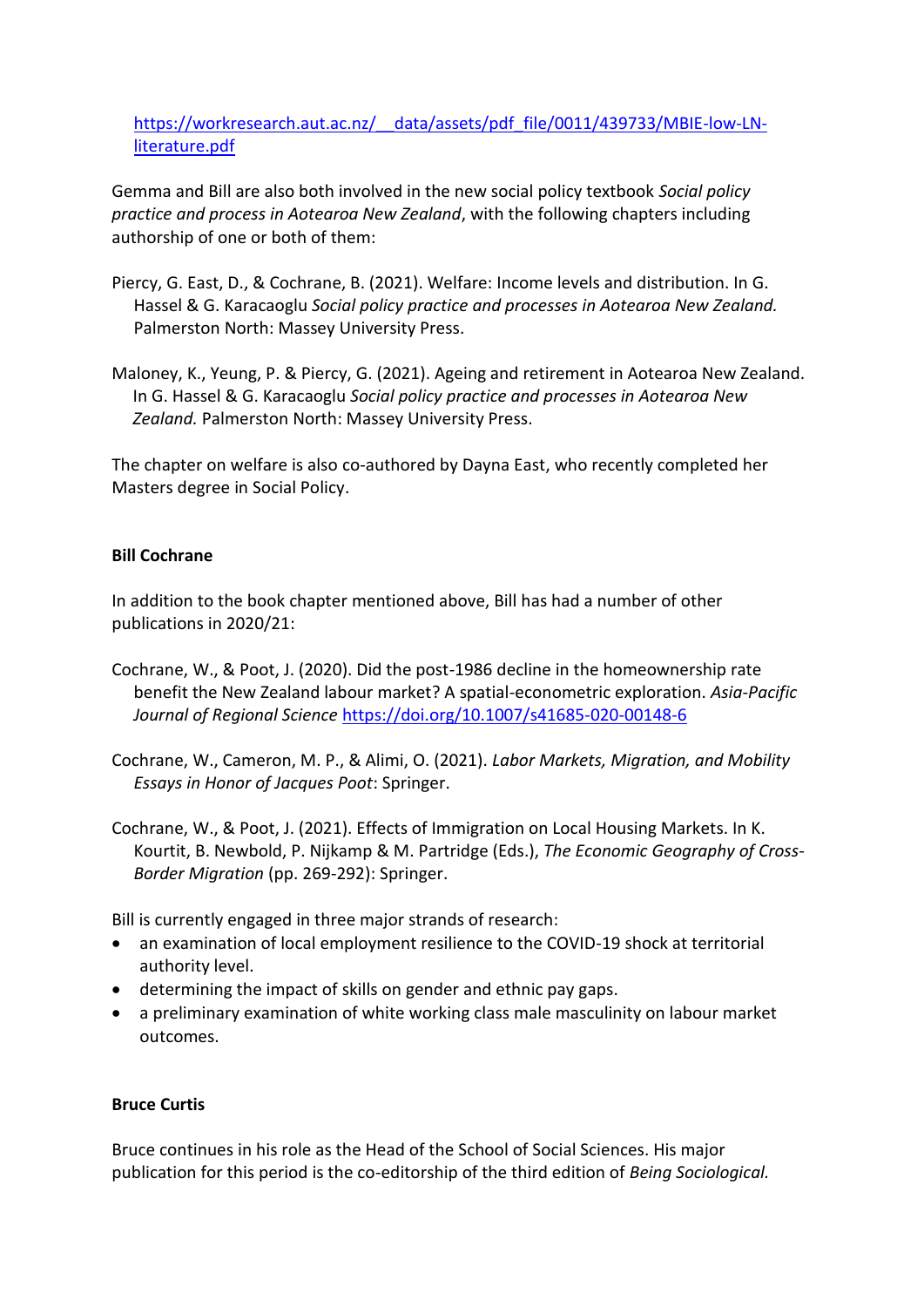Matthewman, S., Curtis, B., & Mayeda, D. (Eds.) (2020). *Being Sociological* (3rd ed.). Red Globe Press.

Bruce also presented some results from his work with local humanities and social sciences academics, which we are all likely to find directly relevant:

Curtis, B. (2020). Key findings from an attitudinal study of academic staff in the humanities and social sciences. In Sociology Seminar 2020, Sociology, University of Waikato, 3 June, 2020. Via Zoom only: https://waikato.zoom.us/j/92410001568.. Retrieved from https://events.waikato.ac.nz/events/sociology-seminar-2020

#### **David Neilson**

David had a number of outputs in 2020/21. He also has two book projects currently in the pipeline – watch this space.

- Neilson D (2021) Reversing the catastrophe of neoliberal led-capitalism in the time of coronavirus: Towards a democratic socialist alternative, *Capital & Class*, advance online edition: 1–23. DOI: 10.1177/0309816821997114
- Neilson D (2021) Beyond Regressive Nationalism and the Neoliberal Model of Development, *Review of Radical Political Economics*, Vol. 53(1): 17–34. DOI: 10. 1177/ 0486 6134 20945408
- Neilson D (2020) Bringing in the 'neoliberal model of development', *Capital & Class*, Vol. 44(1) 85-108. DOI: 10.1177/0309816819852746

Michael A. Peters & David Neilson (2020): Theorising immaterial labor: Toward creativity, co(labor)ation and collective intelligence, *Educational Philosophy and Theory*, online November 2020. doi.org/10.1080/00131857.2020.1840349

Michael A. Peters, David Neilson & Liz Jackson (2020): Post-marxism, humanism and (post)structuralism: Educational philosophy and theory, *Educational Philosophy and Theory*, online publication 1 October 2020. DOI: 10.1080/00131857.2020.1824783.

Neilson D (2020) The democratic socialisation of knowledge: Integral to an alternative to the neoliberal model of development. In: Peters M, Beasley T, Jandric P, et al. (eds) *Knowledge Socialism. The Rise of Peer Production: Collegiality, Collaboration and Collective Intelligence*. Singapore: Springer, pp. 134–153.

Invited commentaries:

Neilson D 2020 Beyond the subject-object binary: Towards cosmopolitan knowledge, *Theory & Psychology*, Vol. 30(3) 448- 454. DOI: 10.1177/0959354320920943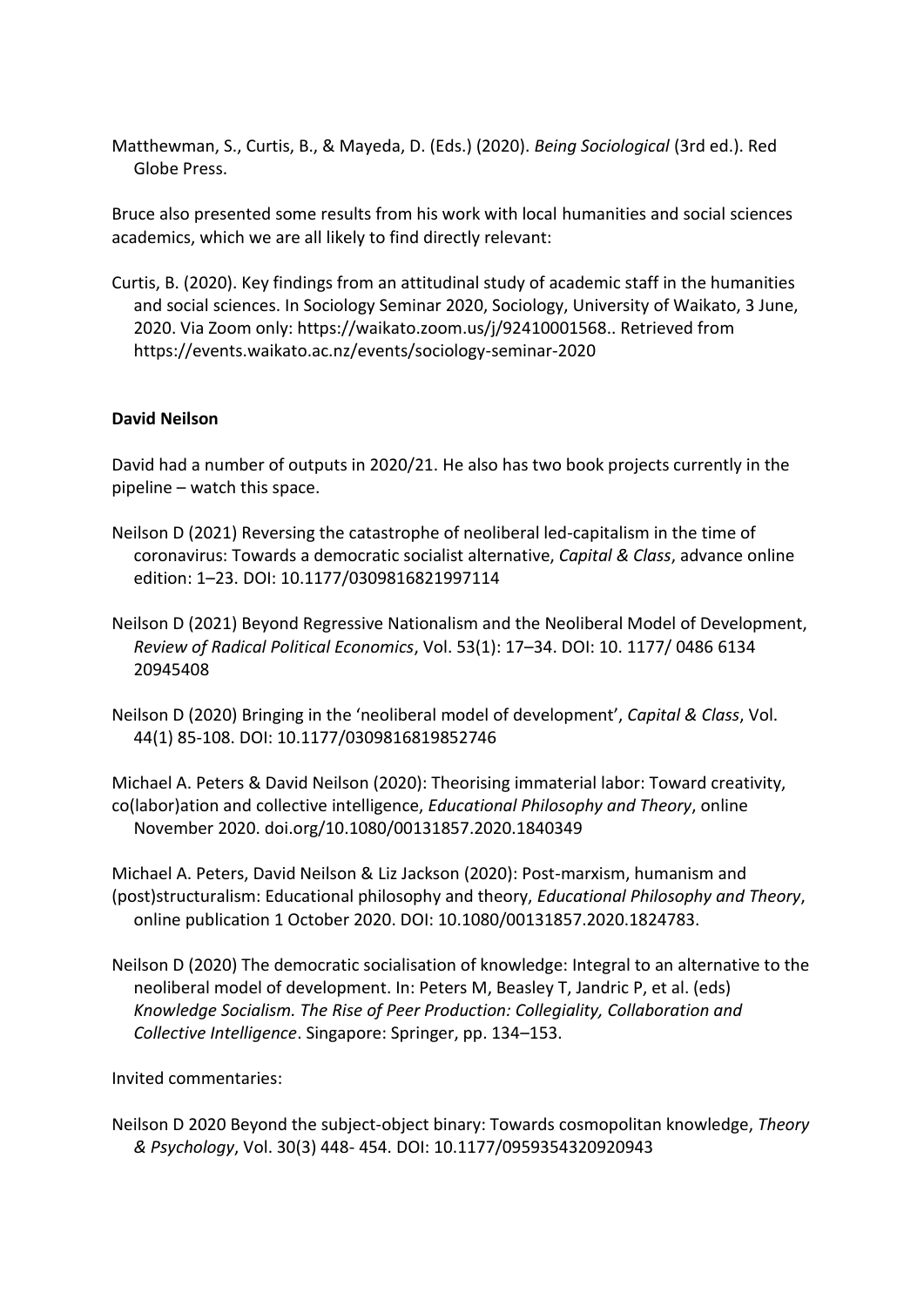Neilson D (2020) On the Edge of the Abyss: From Denial to Praxis, *Knowledge Cultures* 8(2), 2020: 44–50. doi:10.22381/KC8220207

Invited editorials:

- David Neilson (2021): Editorial: Reading Marx again, *Educational Philosophy and Theory*, 5 April, DOI: 10.1080/00131857.2021.1906648
- David Neilson (2020) Editorial: Epistemic violence in the time of coronavirus: From the legacy of the western limits of Spivak's 'can the subaltern speak' to an alternative to the 'neoliberal model of development', *Educational Philosophy and Theory*, published online 10 April2020. DOI:10.1080/00131857.2020.1750092.
- David Neilson & Michael A. Peters (2020) Capitalism's slavery, *Educational Philosophy and Theory*, 52(5): 475-484. DOI: 10.1080/00131857.2019.1595323.

Extended Book Review:

David Neilson (2020) Making Socialism within Capitalism (Extended book review of Boston, 2019, Transforming the Welfare State.) *Counterfutures*, 10: 168-175.

#### **Adele Norris**

In addition to the edited collection mentioned above, Adele published the below journal article, and wrote a number of blogs for various outlets in 2020, focusing on ethnicity, and particularly on the Black Lives Matter movement. These blogs represent useful teaching and discussion resources, and encourage us to consider our own teaching practices.

Norris, A. N. & Nandedkar, G. (2020). Ethnicity, racism and housing: Discourse analysis of New Zealand housing research. *Housing Studies,* 1-9. DOI:10.1080/02673037.2020.1844159

#### Blogs:

- Norris, A. (2020). Mississippi removes the Confederate emblem from state flag: Confronting heritage. Retrieved from<https://www.palgrave.com/gp/blogs/social-sciences/norris>
- Norris, A. (2020). Fitting the description: Understanding anti-blackness and black youth. Pantograph Punch. Retrieved from<https://www.pantograph-punch.com/>
- Norris, A. (2020). Anne Moody's coming of age in Mississippi: Seeing Anne's struggles as our own. Black Perspectives. Retrieved from<https://www.aaihs.org/>

Norris, A. (2020). Inaction is action - Teaching during an Anti-racism Uprising. Retrieved from <https://www.springernature.com/>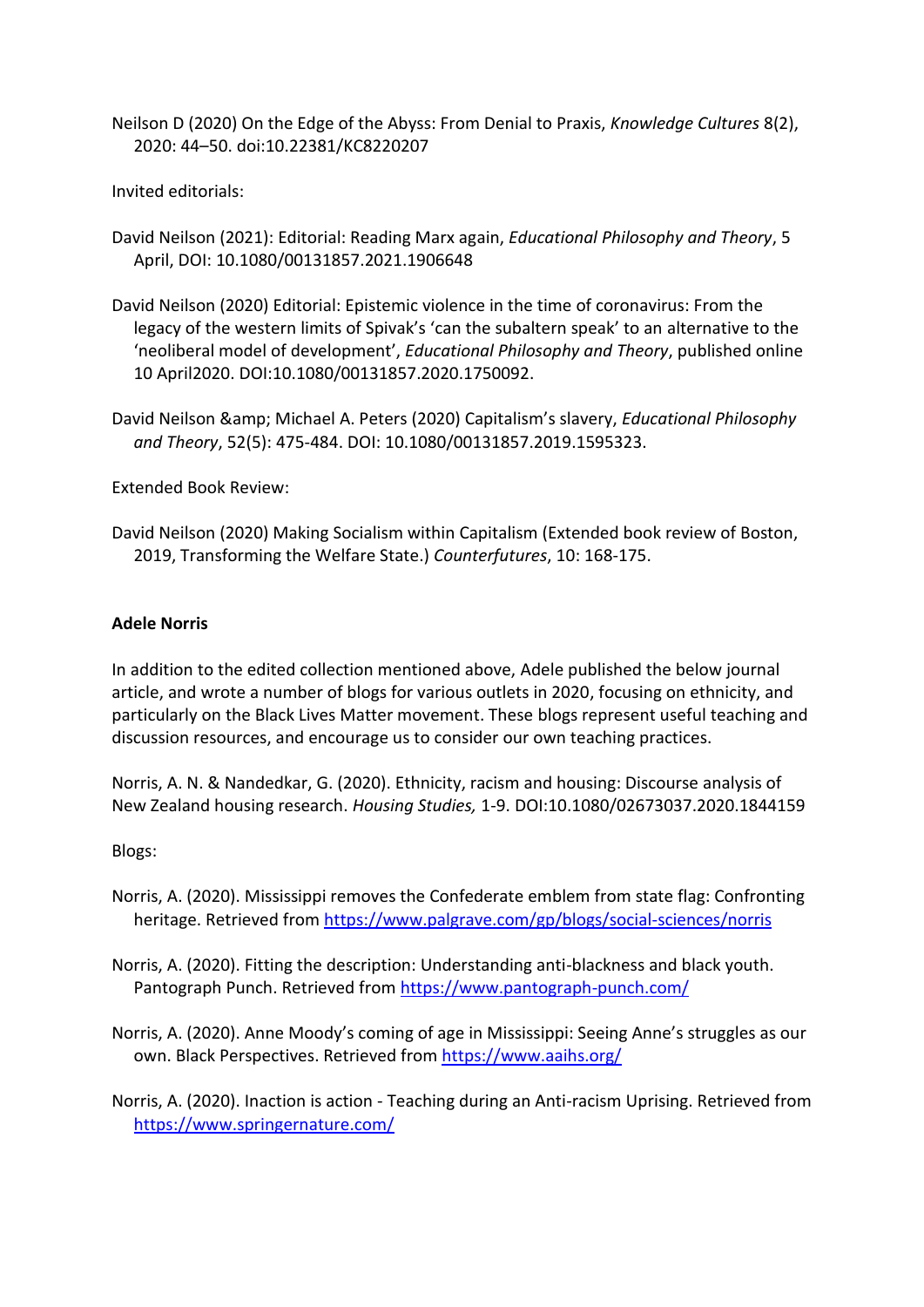#### **Gemma Piercy-Cameron**

At the beginning of this year, Gemma was interviewed for a piece in *Stuff* on coffee culture – particularly the expansion of Starbucks.

[https://www.stuff.co.nz/business/123932383/starbucks-revamps-and-expands-after](https://www.stuff.co.nz/business/123932383/starbucks-revamps-and-expands-after-struggling-to-win-over-nz-coffee-snobs)[struggling-to-win-over-nz-coffee-snobs](https://www.stuff.co.nz/business/123932383/starbucks-revamps-and-expands-after-struggling-to-win-over-nz-coffee-snobs)

Gemma has extended on her PhD relating to baristas and coffee making to focus on masculinities, which has thus far led to a book chapter:

Piercy, G. (2021). Charismatic Killer Breadwinner: Gender Power Relations in Charlie Says (2018). In K. Barrett (Ed.) *ReFocus: The Films of Mary Harron.* Edinburgh, UK: Edinburgh University Press.

She has also contributed the qualitative analysis to a project on the impact of COVID-19 in higher education, on which the followig working paper is based:

Michael P. Cameron & Barbara Fogarty-Perry & Gemma Piercy, 2021. "The impacts of the COVID-19 pandemic on higher education students in New Zealand," Working Papers in Economics 21/02, University of Waikato. Retrieved from: https://ideas.repec.org/p/wai/econwp/21-02.html

#### **Katrina Roen**

Katrina is currently the programme's convenor. Her most recent publications continue her work related to the medical treatment of children with intersex characteristics, and she has also contributed to a blog on digital media – another potentially useful short piece for prompting class discussions. Katrina's Marsden application, in collaboration with Louisa Allen (The University of Auckland), has gone through to the second round. Title: *Beyond the cycle of shame and silence: a relational study of intersex experience.*

- Lundberg, T., Roen, K., Kraft, C., & Hegarty, P. (2021). How young people talk about their variations in sex characteristics: making the topic of intersex talkable via sex education. *Sex Education,* 1-16.<https://doi.org/10.1080/14681811.2021.1911796>
- Roen, K., Carlquist, E., & Prøitz, L. (2021). 'Does anyone else have this?' The role of emotion in forum discussions about medical conditions affecting sex characteristics. *Culture, Health & Sexuality*, 23(1), 52-67. doi:10.1080/13691058.2019.1688867
- Hegarty, P., Prandelli, M., Lundberg, T., Liao, L.-M., Creighton, S., & Roen, K. (2020). Drawing the line between essential and non-essential interventions on intersex characteristics with European healthcare professionals. *Review Of General Psychology*. doi:10.1177/1089268020963622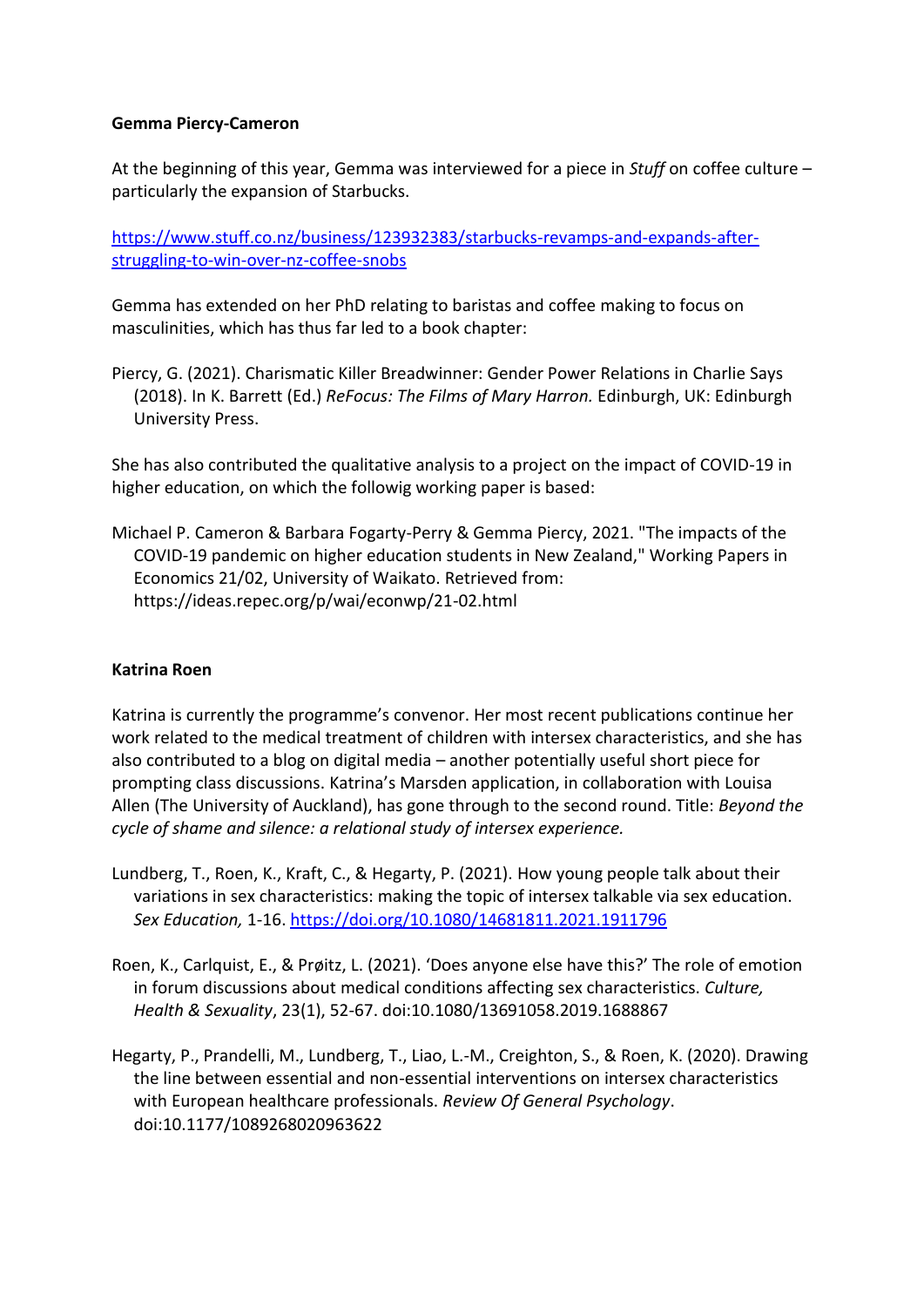Roen, K., Carlquist, E., & Prøitz, L. (2021). (When) do digital media make us happy? *International Society for Critical Health Psychology Blog.* https://ischp.net/2020/12/14/when-do-digital-media-make-us-happy/

#### **Johanna Schmidt**

Johanna has been taking a break from teaching for the first half of 2021, and is focusing on research and writing. A number of papers examining public responses to Jacinda Ardern's pregnancy, and Ardern and Gayford's parenting, will emerge at the end of her research and study leave. Johanna is also commencing work on a longer term project on ethical nonmonogamy.

Johanna's 2020/21 publications were co-authored pieces resulting from work with PhD students, in particular with Kyle Tan, who project utilised data from the *Counting Ourselves* survey on the health of trans people in Aotearoa – Kyle graduated with a PhD in Psychology in April.

- Tan, K.K.H., Schmidt, J.M., Ellis, S.J., Veale, J.F., & Byrne, J.L. (2021): "It's how the world around you treats you for being trans": Mental health and wellbeing of transgender people in Aotearoa New Zealand. *Psychology & Sexuality*. Advance online publication. DOI: 10.1080/19419899.2021.1897033
- Tan, K.K.H, Ellis, S.J., Schmidt, J.M., Byrne, J.L. & Veale, J.F. (2020). Mental health inequities among transgender people in Aotearoa New Zealand: Findings from the Counting Ourselves survey. *International Journal of Environmental Research and Public Health,*  17(8), 2962.<https://doi.org/10.3390/ijerph17082862>
- Tan, K.K.H., Treharne, G.J., Ellis, S.J., Schmidt, J.M., & Veale, J.F. (2020). Enacted stigma experiences and protective factors are strongly associated with mental health outcomes of transgender people in Aotearoa/New Zealand. *International Journal of Transgender Health*. Advance online publication. DOI: 10.1080/15532739.2020.1819504
- Brown, J., Schmidt, J., & Veale, J. (2020) Reasons for (in)visibility on the university campus: Experiences of gender, sex and sexuality diverse staff and students. *New Zealand Sociology*, 35(1), 153-175.

#### **Juan Tauri**

In December 2020 Juan completed research on a Marsden-funded project with colleagues at the University of Auckland. The project examines Rangatahi Māori and Pacifica youth engagement with the criminal justice system.

In addition to the book chapter mentioned above, Juan was involved in editing the volume *Indigenous Research Ethics: Claiming Research Sovereignty Beyond Deficit and the Colonial Legacy* (publication details below). His 2020/21 publications include: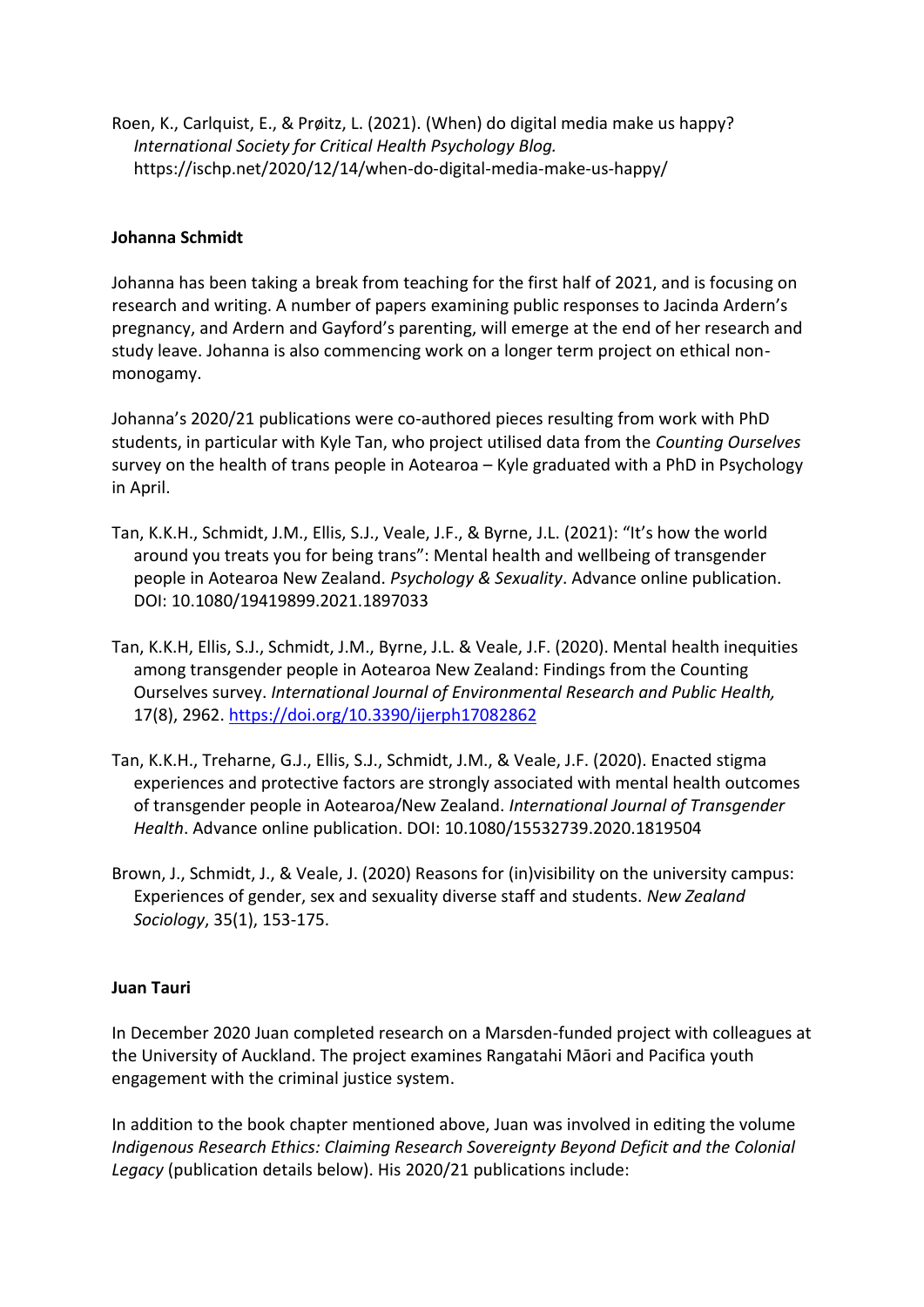- Ahuriri-Driscoll, A; Tauri, J and Veth, J (2020) Maori Views of Forensic DNA Evidence: An Instrument of Justice or Criminalising Technology? *New Genetics and Society*, online.
- Bargallie, D; Cunneen, C; Marchetti, E; Tauri, J and Williams, M (2020) Developing Ethical Standards in Criminology and Criminal Justice Research: A Focus on Indigenous Aboriginal Peoples, in L. George, J. Tauri and L. MacDonald (eds) *An Introduction to Indigenous Research Ethics: Claiming Research Sovereignty Beyond Deficit and the Colonial Legacy.* Bingley (UK): Emerald Publishing Ltd, pp. 41-52.
- George, L. MacDonald, L and Tauri, J (2020) An Introduction to Indigenous Research Ethics, in L. George, L; J. Tauri, and L. MacDonald (eds) *Indigenous Research Ethics: Claiming Research Sovereignty Beyond Deficit and the Colonial Legacy.* Bingley (UK): Emerald Publishing Limited, pp. 1-15.
- Tauri, J (2020) Indigenous People and Criminology, *Oxford Research Encyclopedia of Criminology and Criminal Justice*, available online viahttps://oxfordre.com/criminology

## **Thesis Students**

Theses within the Sociology and Social Policy programme include the following:

### **Sociology and Social Policy Masters thesis students**

- Luke Furborough *An examination of white/pākehā young adults changing their religious identity in New Zealand*
- Christen Reed *The Effects of the 2020 Nationwide COVID-19 Alert Level 3 and 4 Lockdowns on Access to and Utilisation of Social Capital in Church Communities*
- Xan Harding
- Cynthia Martell-Stark *Measuring the pedagogical shift: Small scale review of the New ZealandDiploma in Legal Executive Studies (NZDipLEX)*

### **Sociology PhD projects**

- Lynley Uerata *Four cases of precarious Māori whanau in Hamilton, New Zealand*
- Fungai Mhlanga *Digging though community gardens: An investigation of the social benefits of community gardens in Hamilton City*
- Darelle Howard *Bringing regulation to the fore of food regime theory: The neoliberal mode of agriculture and beyond in theory and practice.*
- Kyle Hefferon project relating to whakapapa and wellbeing.
- Cayathri Divakalala *Young womxn's social activism as manifesting purposes and addressing legacy of differences in Sri Lanka: Revisiting feminist consciousness from the Global South*
- Roshanna Ali *Insights into the teachers' lounge: Teachers' perspectives on their well being.*